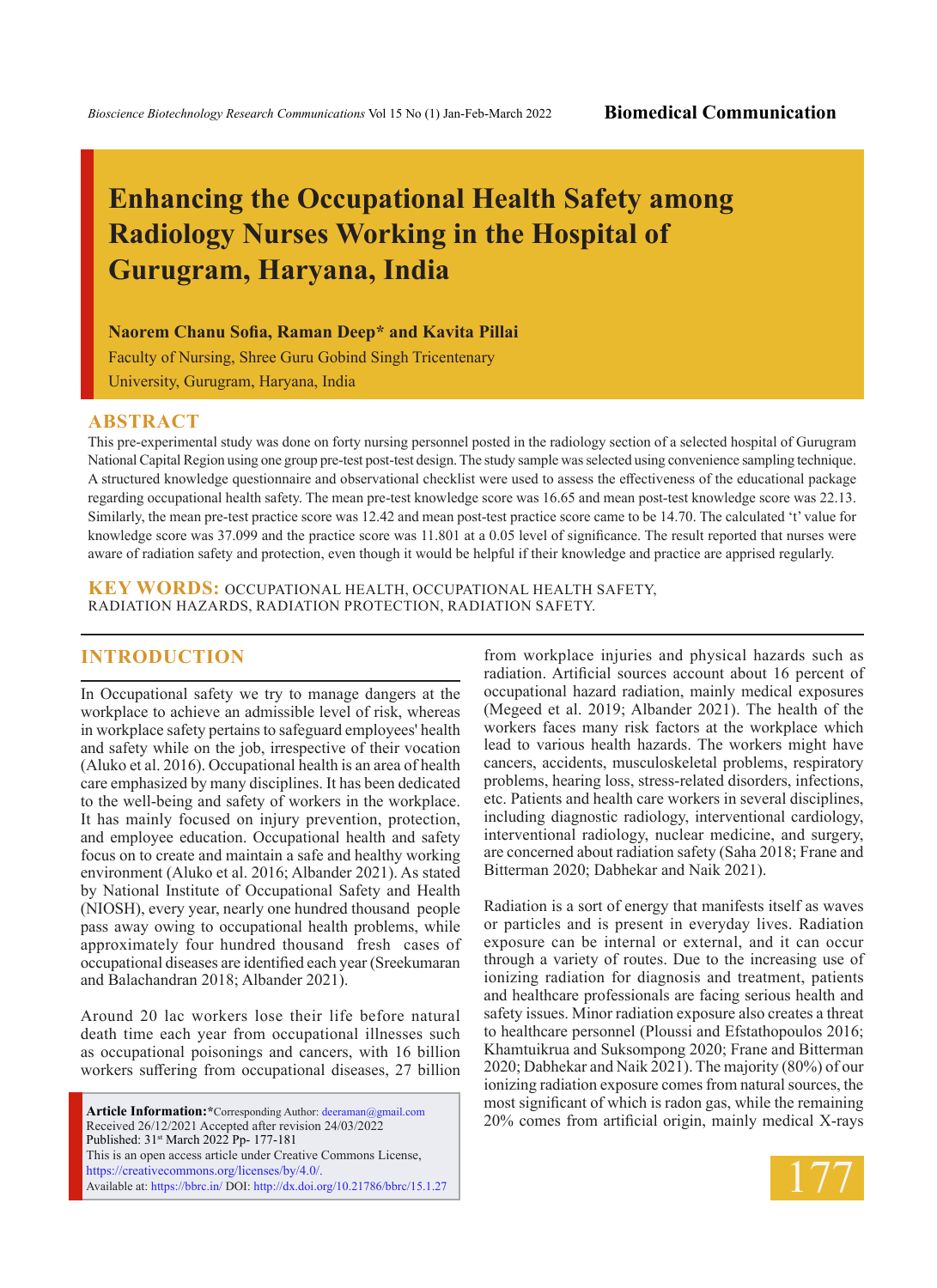(Awosan 2016). Emission from these sources is both unseen and odorless, and because health care personnel are generally preoccupied with performing tasks, they may overlook it. As a result, health-care workers are exposed to significantly more radiation than is necessary. Excessive radiation exposure can cause a variety of health problems, including cataracts, hair loss, congenital abnormalities, and cancer development (Salim et al. 2022).

Exposure to these emissions to would be parents may lead to reduced potency, unsuccessful fertilization or implantation, or fetal malformations. Maternal exposure after conception, might cause the fetal death or anatomical and physiological problems of the newborn. In addition, there may be other ill effects like spontaneous abortion (both early and late), significant or slight congenital anomalies, death around the time of birth, less than average weight at birth, issues related to development or behavior of the newborn, and exposure of carcinogen to fetus by crossing placental barrier (Khamtuikrua and Suksompong 2020; Park and Yang 2021; Salim et al. 2022). Therefore, healthcare professionals need to be fully aware and knowledgeable about the dangers of radiation in order to protect themselves and their patients from adverse effects (Salim et al. 2022).

| Table 1. Socio- demographic variables of participants                                  |                                                        |                           |                          |  |  |  |  |  |  |
|----------------------------------------------------------------------------------------|--------------------------------------------------------|---------------------------|--------------------------|--|--|--|--|--|--|
| Demographic variables                                                                  | <b>Categories</b>                                      | Frequency                 | Percentage               |  |  |  |  |  |  |
| Age (years)                                                                            | 20 to 29 years<br>30 to 39 years<br>40 to 49 years     | 37<br>$\overline{c}$<br>1 | 92.5%<br>$5.0\%$<br>2.5% |  |  |  |  |  |  |
|                                                                                        | 50 years and above                                     | $\Omega$                  | $0\%$                    |  |  |  |  |  |  |
| Gender                                                                                 | Male<br>Female                                         | $\overline{4}$<br>36      | 10%<br>90%               |  |  |  |  |  |  |
| Oualification                                                                          | <b>GNM</b>                                             | 9                         | 22.5%                    |  |  |  |  |  |  |
|                                                                                        | PB B. Sc Nursing<br><b>BSC</b> Nursing<br>Postgraduate | 5<br>25<br>$\mathbf{1}$   | 12.5%<br>62.5%<br>2.5%   |  |  |  |  |  |  |
| Designation                                                                            | Staff nurse                                            | 26                        | 65%                      |  |  |  |  |  |  |
|                                                                                        | Senior staff nurse                                     | 11                        | 27.5%                    |  |  |  |  |  |  |
|                                                                                        | Assistant head nurse                                   | $\overline{2}$            | $5\%$                    |  |  |  |  |  |  |
|                                                                                        | Head nurse and above                                   | 1                         | 2.5%                     |  |  |  |  |  |  |
| Working experience (Years)                                                             | Less than 5 yrs                                        | 30                        | 75%                      |  |  |  |  |  |  |
|                                                                                        | 6 to 10 yrs                                            | 7                         | 17.5%                    |  |  |  |  |  |  |
|                                                                                        | 11 to 15 yrs                                           | $\overline{2}$            | $5\%$                    |  |  |  |  |  |  |
|                                                                                        | 16 to 20 yrs                                           | 1                         | 2.5%                     |  |  |  |  |  |  |
|                                                                                        | More than 20 years                                     | $\Omega$                  | $0\%$                    |  |  |  |  |  |  |
| Have you attended training/<br>refresher courses on radiation safety?                  | Yes                                                    | 40                        | 100%                     |  |  |  |  |  |  |
|                                                                                        | No                                                     | 0 <sub>0</sub>            | $00\%$                   |  |  |  |  |  |  |
| How frequently have you attended<br>training/refresher courses on<br>radiation safety? | Once                                                   | 25                        | 62.5%                    |  |  |  |  |  |  |
|                                                                                        | 2 to 4 times                                           | 13                        | 32.5%                    |  |  |  |  |  |  |
|                                                                                        | 5& more than 5 times                                   | $\overline{2}$            | $5\%$                    |  |  |  |  |  |  |

Three principles of radiation protection stated by The International Commission on Radiological Protection (ICRP) are: justification, optimization (as low as reasonably achievable (ALARA)), and limitation of dose of radiation. The major purpose of safeguard against radiation is to ensure that everyone who works with radiation is properly protected. Health care providers may experience symptoms such as nausea and vomiting within hours as a result of the high degree of radiation exposure administered over a short period of time, which sometimes can lead to mortality in days or even weeks afterward. This research was done with an objective to give adequate and effective information regarding the importance of using safety measures and protective devices while doing the duty in the radiology department (Ploussi and Efstathopoulos 2016; Frane and Bitterman 2020; Khamtuikrua and Suksompong 2020).

# **Material and Methods**

A pre-experimental, one group pretest posttest design was conducted for this study. This study was approved by the ethical committee of SGT University, Gurugram. Forty nursing professionals posted in Radiology Department were selected using convenient sampling technique. The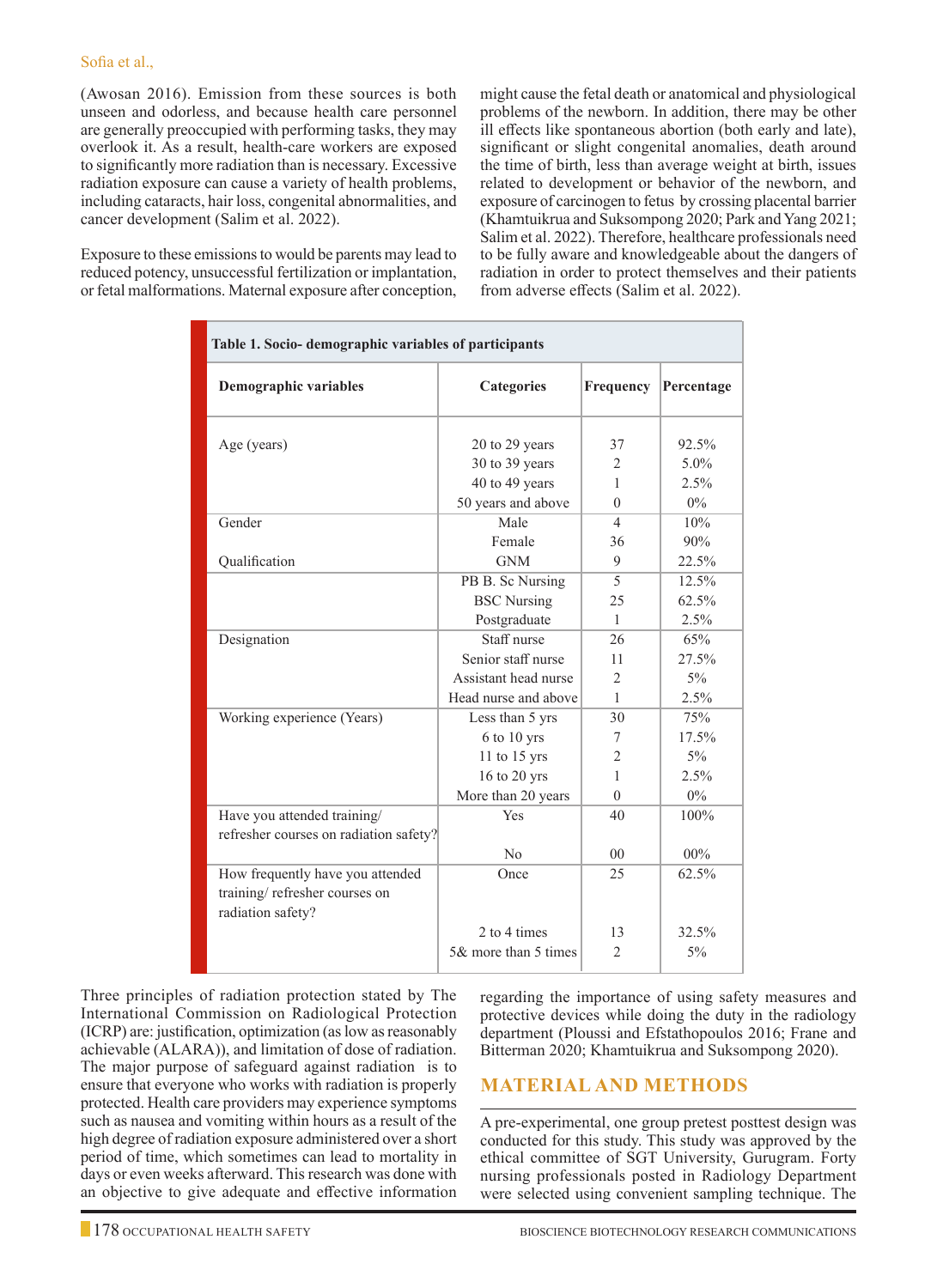knowledge questionnaire consisted of 25 closed- ended questions that contain selected variables such as age, gender, qualification, designation, year of experience, training/refresher courses attended, and frequency of training undergone, and information regarding the radiation safety measures, protective devices, risks and health effects of radiation exposure. The second questionnaire was an observational checklist, framed to assess the radiation safety and protective measures.

Data collection tools were evaluated by the guide and coguide and 10 experts from the different fields regarding the content, clarity, and language of the tool. Suggestions were taken into account, and relevant improvements were made to increase the validity of the tools. The willingness to participate in the study was obtained through their consent. The goal of this research project was conveyed to the participants, and they were assured of confidentiality. The study was conducted at Medanta the Medicity, Gurugram in the month of April 2021 after taking formal permission. The data collected in the Microsoft excel sheet was analyzed in SPSS software version 28 and descriptive and inferential analysis was done.

# **Results and Discussion**

Times to time many studies are done related to the different aspects of occupational health safety among nursing personnel. Present study was conducted to evaluate the efficacy of the educational package in terms of information and practice of nursing personnel related to occupational health safety. The discussion of this study is based on the data gained through statistical analysis and interpretation of data.



**Distribution of the selected variables of the participants:** Majority of the participants (92.5%) were between the ages of 20- 29 years. Five percent were between the ages of 30-39years, 2.5 percent were between the ages of 40 and 49years, and none of the respondents were between the ages of 50years and above. Ninety percent were female and 10% were male. Most of the samples (62.5%) were with BSc Nursing and 65% were Staff nurses, 75% were with 0-5years of experience. All the nursing personnel had undergone training/ refresher courses and 62.5% had attended these sessions only once, 32.5 % had attended 2- 4 times, and only 5% had attended 5 and more than 5 times.

Percentage Distribution of Staff Nurse's Pre Test and Post Test level of knowledge and Practice regarding Occupational Health Safety.

Fig 1 reveals that during pre-test score of 75 percent of nurses had a moderate knowledge score, 25 percent had an inadequate knowledge score, and 0 percent had adequate knowledge regarding occupational health safety,



Fig.2 reveals that 92.50 percent of Nurses had adequate knowledge and 7.50 percent had moderate knowledge regarding radiation safety. Thus, most of the respondents had adequate knowledge regarding occupational health safety in the post test. This result agrees with the results of other researchers that the participants had a good understanding of ionizing radiation, knowing their source, benefit, and potential hazard. This is most likely due to a common awareness of radiation and the threats it poses. Even though the nursing personnel are aware of the radiation safety and protection, it would be better to update them regularly. (Luntsi and Ajikolo 2016; Abuzaid et al. 2018; Mohamed et al. 2018). Also, this result goes contra with the findings that all of the nurses did not attend any courses related to radiation protection and most of the nurses were not aware of safeguarding against radiation and their risks. The study concluded that this lack of awareness may lead to very critical effects on both nurses and patients. During and after the formal nursing education, the nurses need some formal training regarding radiation risks and protection courses (Maliro 2011; Muhammad et al. 2015; Partap et al. 2019; Salehi et al. 2020; Salim et al. 2022).

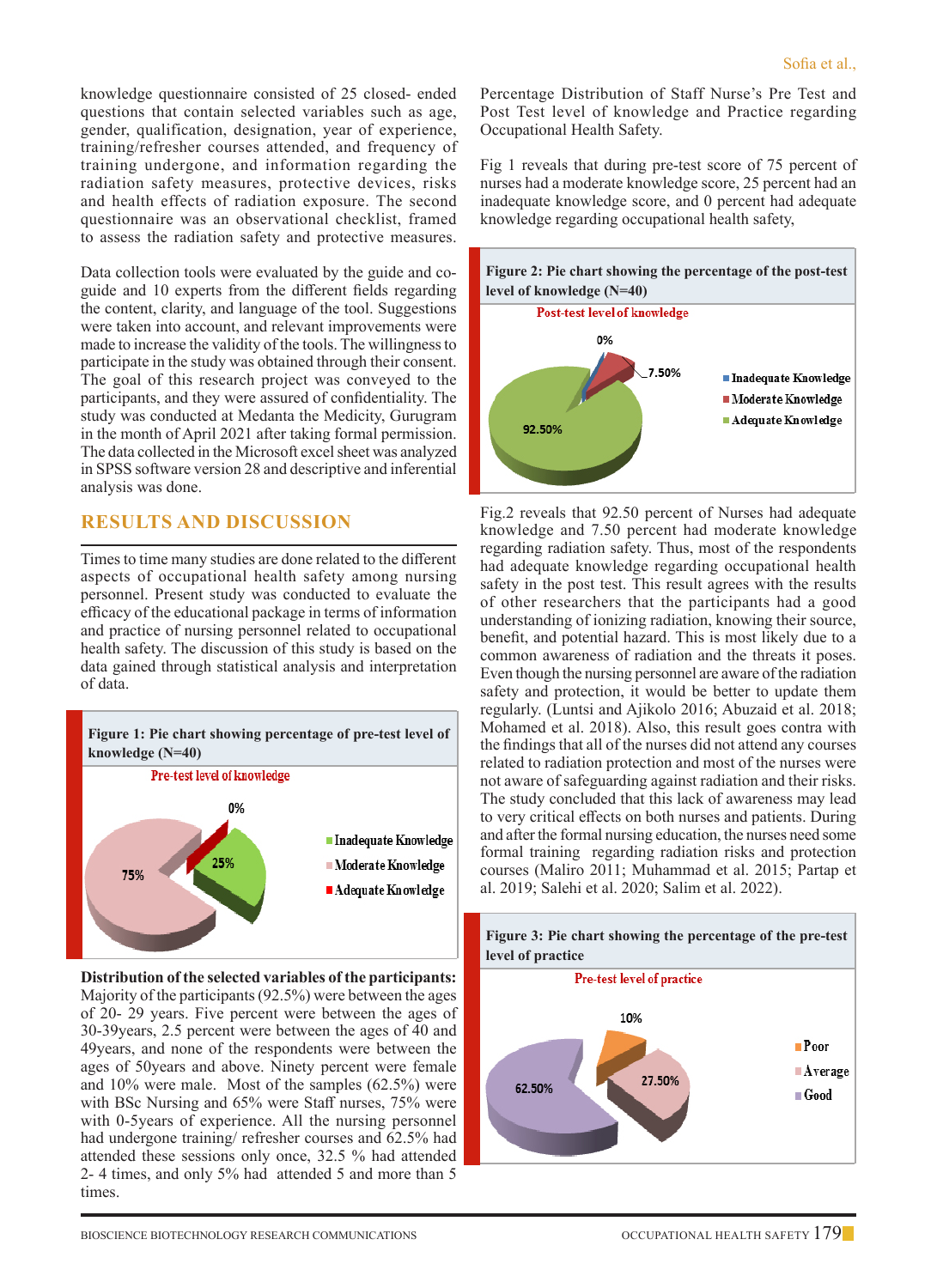#### Sofia et al.,

Fig. 3 and Fig. 4 highlight that before administering the educational package, more than half of the respondents had good practice levels (62.50%) regarding radiation safety, although after administering the educational package, their practice levels increased to 95%. Thus, most of the participants had good practice level regarding radiation safety. A similar study was conducted by a researcher on occupational hazards and protective measures among Radiographers in terms of knowledge and practice (Megeed et al. 2019; Salehi et al. 2020).



| Table 2. Comparison of the mean pre-test and post-test level of knowledge and practice<br>and standard deviation to assess the effectiveness of educational package. |           |                   |                 |    |           |          |  |  |  |
|----------------------------------------------------------------------------------------------------------------------------------------------------------------------|-----------|-------------------|-----------------|----|-----------|----------|--|--|--|
|                                                                                                                                                                      | Group     | Mean $\pm SD$     | Mean difference | df | 't' value | p-value  |  |  |  |
| Knowledge<br>$(n=25)$                                                                                                                                                | Pretest   | $16.65 \pm 1.673$ | 5.48            | 39 | 37.099    | $0.001*$ |  |  |  |
|                                                                                                                                                                      | Post-test | $22.13 \pm 1.800$ |                 | 39 |           |          |  |  |  |
| Practice<br>$(n=15)$                                                                                                                                                 | Pretest   | $12.42 \pm 1.55$  | 2.28            | 39 | 11.801    | $0.001*$ |  |  |  |
|                                                                                                                                                                      | Post-test | $14.70 \pm 0.46$  |                 | 39 |           |          |  |  |  |
| *Significant; p- value= statistically highly significant at 0.05 level of significance                                                                               |           |                   |                 |    |           |          |  |  |  |

The findings revealed that about two-thirds of the participants had satisfactory practice scores regarding radiation hazards and safety measures (Megeed et al. 2019). On contrary, another study revealed that the lack of knowledge and practice made the nurses unable to protect the patients and themselves against ionizing radiation. The study concluded that the potential benefits of Medical Professionals need to be emphasized in universities and hospitals, where the curriculum contents in radiation sciences are insufficient and recommended medical schools or hospitals for additional training (Ibrahim 2018; Partap et al. 2019; Salehi et al. 2020).

The statistics revealed that the mean difference between the pretest and post-test scores for knowledge was 5.48 whereas the mean difference in practice score between pretest and post-test was 2.28. These data depicted that there is a true difference between the mean score and has not occurred by chance. So as a result, the educational package effectively improved the information and practice regarding occupational health safety among nursing personnel posted in the radiology department. The study concluded that the effectiveness of the educational package was highly effective (Jihad and Khudur 2020).

Chi-square values revealed that no association was found between the post-test data of knowledge and practice regarding occupational health safety among nursing personnel with the selected variables. A similar study conducted revealed that there was no significant relation of post-test knowledge scores with their demographic variables (Ibrahim 2018). This result of the present study disagrees with another research which revealed that there was statistically significant relation of post-test knowledge scores with their demographic variables (Megeed et al. 2019).

## **Conclusion**

The findings of the present study conclude that most of the participants had adequate level of knowledge and practice regarding radiation safety and protection after administration of educational package. Even though the nursing personnel had awareness regarding radiation safety and protection, it would be better to update them on regular basis. Periodic practical courses, regular in-service education program and continuing education courses can be provided to improve and maintain their knowledge and practice regarding radiation hazards and protective measures. Regular monitoring of health care workers who are exposed to the radiation is also very essential.

**Conflict of Interests:** Authors declare no conflicts of interests to disclose.

**Ethical Statement:** Ethical approval was given by the Institutional Ethical Committee in a meeting held